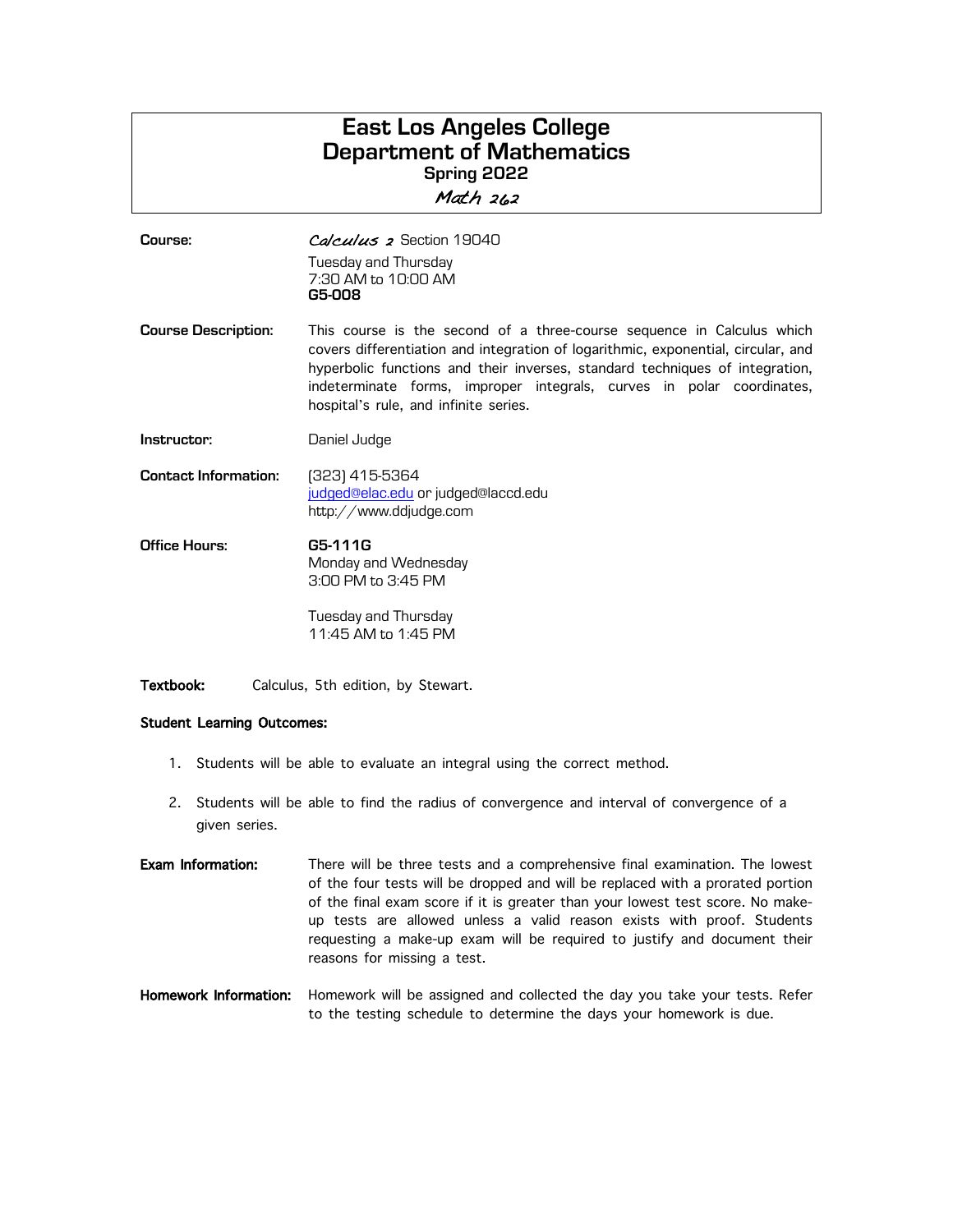Grade Information **Grades are determined by the amount of points that are earned.** 

|          | <b>Point Distribution</b> |
|----------|---------------------------|
| Test 1   | 150 points                |
| Test 2   | 150 points                |
| Test 3   | 150 points                |
| Test 4   | 150 points                |
| Homework | 100 points                |
| Final    | 300 points                |

| Scale              |   |
|--------------------|---|
| 1000 to 900 points |   |
| 899 to 800 points  | B |
| 799 to 700 points  | C |
| 699 to 600 points  | D |
| 599 to 0 points    | F |

**Calculator Policy:** No calculators will be used in this class.

- **Attendance Policy:** The student is expected to attend every meeting of all classes for which he or she is registered. It is the responsibility of the student to notify the instructor of circumstances which will prevent attendance at any meeting of the class. Whenever absence in hours exceed the number of hours the class meets per week, students may be excluded from class by the instructor. It is the student's responsibility to drop from a course, if they intend to no longer be enrolled in the course.
- **DSPS:** Students with disabilities who need reasonable accommodation should promptly alert the instructor, then provide verification of disability to the Disabled Students Program located in E1-106 or call (323) 265-8787 to make an appointment. If a student with a disability feels that accommodations offered are inappropriate or insufficient, she/he should seek the assistance of the DSP&S Coordinator and/or the Vice President of Student Services.

**9803.28 Academic Dishonesty**. Violations of Academic Integrity include, but are not limited to, the following actions: cheating on an exam, plagiarism, working together on an assignment, paper or project when the instructor has specifically stated students should not do so, submitting the same term paper to more than one instructor, or allowing another individual to assume one's identity for the purpose of enhancing one's grade.

| <b>Cheating Policy:</b> | Cheating constitutes academic dishonesty and will be handled as part of the<br>grading process. If students are caught cheating on a test, or final, there<br>will be a zero assigned for the assignment and a letter written to the Dean<br>of Students, or International Student's Office, requesting they take formal<br>action against the student. |
|-------------------------|---------------------------------------------------------------------------------------------------------------------------------------------------------------------------------------------------------------------------------------------------------------------------------------------------------------------------------------------------------|
| Incomplete Policy:      | Incompletes are given to those students that can say yes to all of the<br>following questions.                                                                                                                                                                                                                                                          |
|                         | 1. You have an emergency that requires you to miss instruction.<br>2. The emergency has taken place after the withdrawal deadline.<br>3. You are passing at the time of the emergency and incomplete request.                                                                                                                                           |
|                         | If a student is earning a grade not o his/her satisfaction, then the student<br>may petition to repeat the course.                                                                                                                                                                                                                                      |